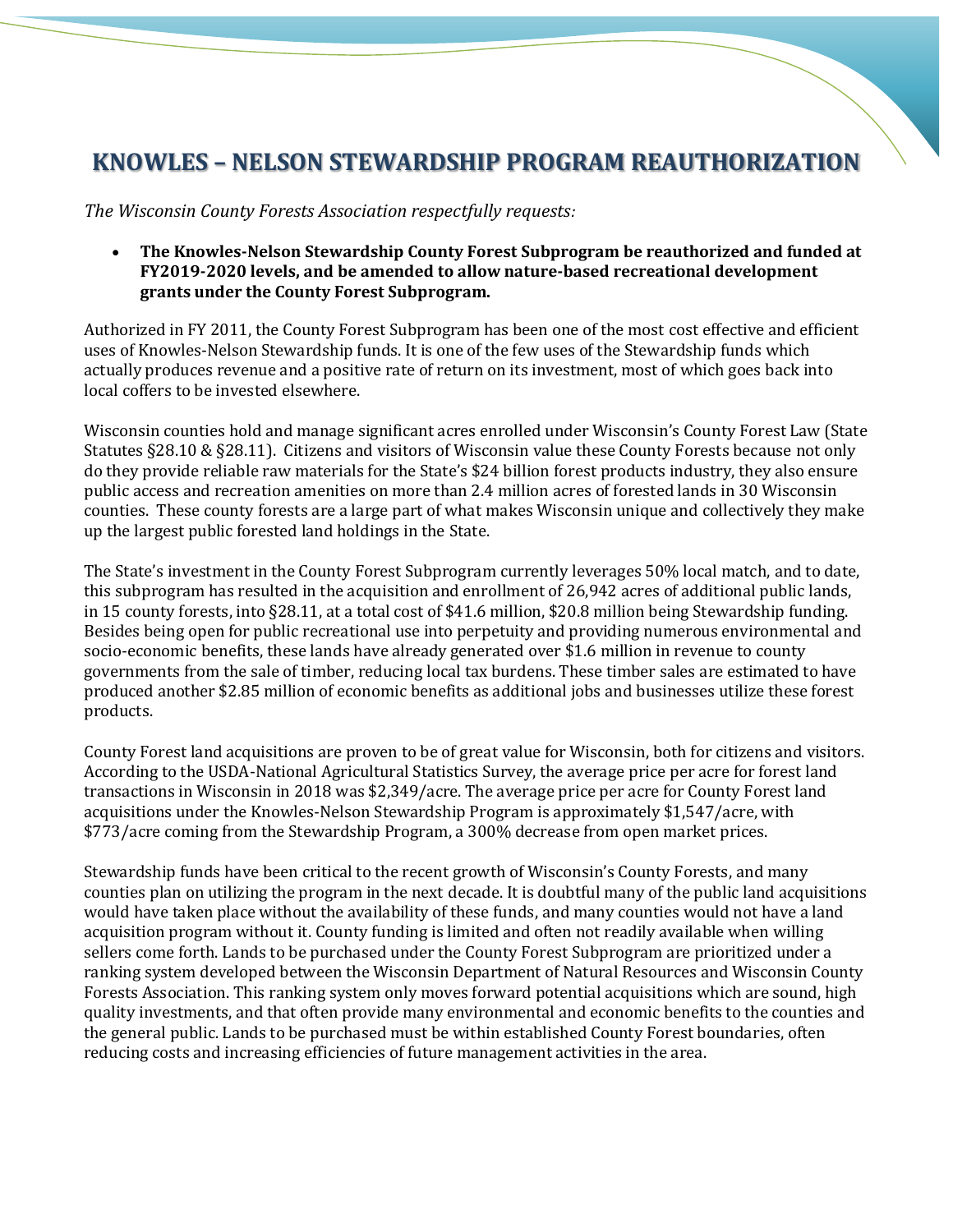In addition, Wisconsin's County Forests are critical to the state's outdoor recreation opportunities providing 9,130 miles of managed snowmobile trails, 1,730 miles of ATV trails, 504 miles of designated hiking trails, 460 miles of ski trails, 396 miles of bike trails, 3,340 campsites, 280 boat landings, and many more. To keep pace with ever-expanding demand, investment in the development, restoration, and modernization of facilities is essential.

Developments such as parking lots, trailheads, restrooms, and other amenities are highly-valued by residents and tourists, but are currently not eligible uses of County Forest Subprogram allocations or carryforward balances. Investments in nature-based recreational development on county land in counties with land enrolled under Wisconsin's Forest Law will further increase the State's return on investment in the Knowles-Nelson Stewardship Program.

**Wisconsin County Forests Association supports the reauthorization of the County Forest Subprogram of the Knowles-Nelson Stewardship Program and maintaining the \$5 million annually set aside under 2015 Act 55 to provide land acquisition grants to counties. We also request statutory language be amended to allow nature-based recreational development grants under the County Forest Subprogram of the Knowles-Nelson Stewardship Fund at the 50% match level.**

\*\*\*

For more information contact: Rebekah Luedtke, Executive Director Wisconsin County Forests Association (715) 539-1097 [rebekah@wisconsincountyforests.com](mailto:rebekah@wisconsincountyforests.com)

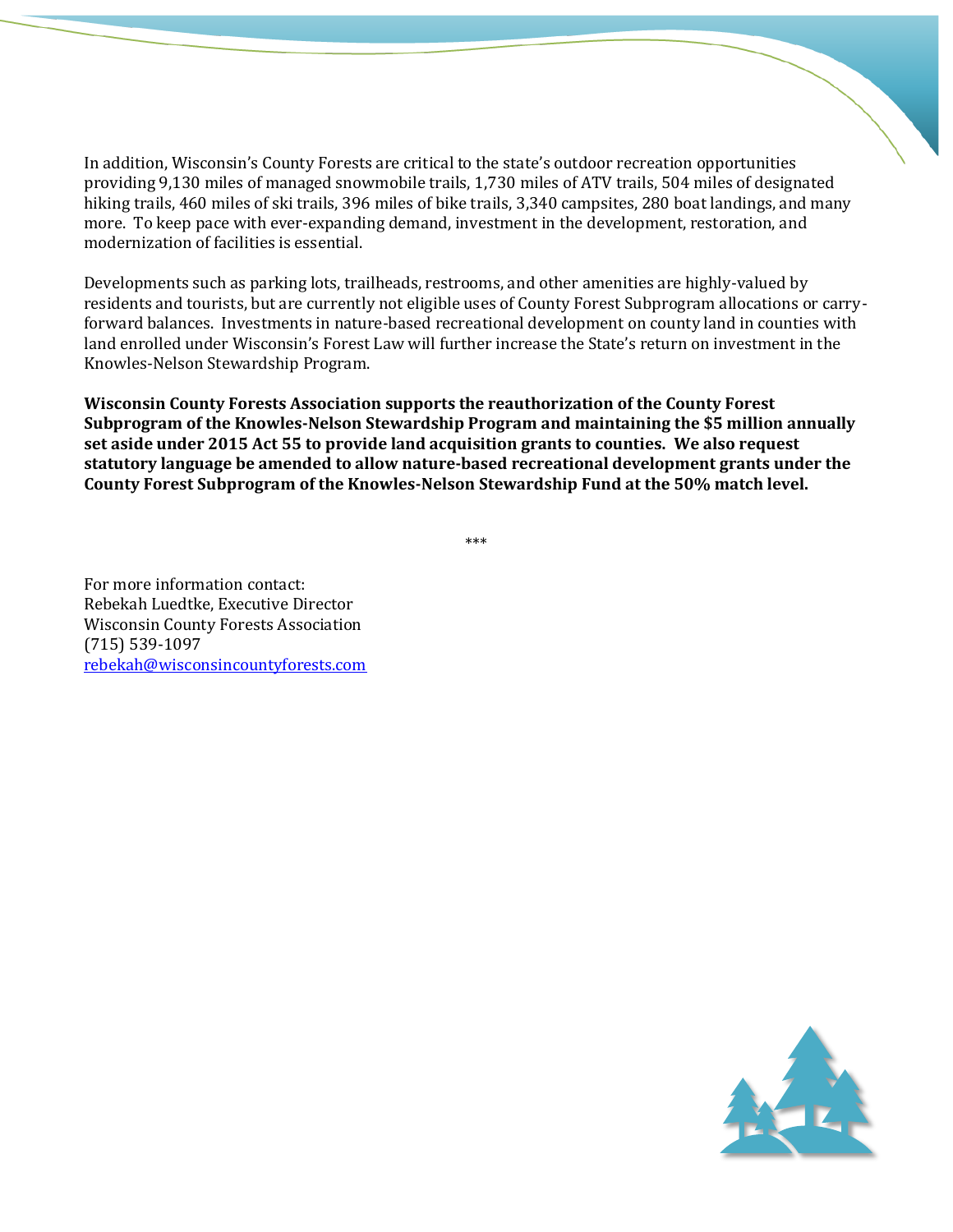# **KNOWLES – NELSON STEWARDSHIP PROGRAM Success Stories under the Wisconsin County Forests Subprogram**

#### **Chippewa County – Dog Island Lake Acquisition**

Stewardship funding was utilized in 2009 by the West Wisconsin Land Trust to acquire 120 acres of forest and shoreline property on Dog island Lake and a portion of Roger Lake in the Town of Sampson and subsequently sold to Chippewa County. This acquisition provides public access for hunting, fishing, trapping, hiking, cross country skiing, snowshoeing, mountain biking, horseback riding, trail running and nature observation. This tract is an important connection between DNR property and the Chippewa County Forest maintaining a wildlife corridor through the area and providing more suitable access to Roger Lake and the adjacent John Thurman Wildlife Area. A section of the Ice Age National Scenic Trail is present on this property. This acquisition enabled Chippewa County and its partners to increase the size of the Hickory Ridge Cross Country Ski Trail system, a premier trail system frequently used by competitive skiers. The former residence on the tract was converted to a warming house for skiers.

## **Douglas County – Timber Harvests on Land Acquired with Stewardship Funds**

Since the Knowles/Nelson Stewardship County Forest Subprogram was established in Fiscal Year 2011, Douglas County has acquired 7,420 core and 820 match acres under the program. Timber management activities conducted on several of these parcels have generated over \$273,000 in stumpage revenue with another \$12,000 expected from existing contracts. These funds are used to cover County expenses and reduce the tax burden on local citizens while sustaining healthy, productive forests. These sales have also provided \$27,300 of road severance payments to local towns with County Forest lands and an estimated \$6.4 million worth of added economic benefits as secondary jobs and businesses utilize these forest products.

#### **Florence County – Gunnulson Acquisition**

Several public benefits were obtained with the acquisition of this 214-acre property in the Town of Homestead in 2019 including improving access to a large block of public land for recreational and management activities. This acquisition ensured long term rights for a highly used snowmobile trail through the area and fostered the replacement of a key bridge crossing over the Little Popple River. With this purchase an additional .6 mile stretch of this Class 2 trout stream was now open to the public. The acquisition added productive forest land next to other County land making management more efficient and protecting the areas watershed. This tract, previously closed to the public, is now open for hunting, fishing, trapping, hiking, cross-country skiing, snowshoeing, biking and horseback riding.

#### **Iron County – Forestland Group Purchase at Saxon Harbor**

This 2017 acquisition was critical to safely relocate portions of Iron County's Saxon Harbor facility destroyed by a massive storm in 2016 and protect 1500 feet of Lake Superior shoreline. The 116-acre parcel added significantly to the public land holdings in this coastal area of Lake Superior. This addition helps provide an important connection for hikers to the North Country Trail in Michigan, a goal identified in the iron County Outdoor Recreation Plan. The unique topography of the tract, dissected by deep (100') ravines and overlooks of Lake Superior, provide tremendous scenic and conservation value. The parcel has historic interest with the Flambeau Trail accessing Lake Superior. This acquisition provides many other public use benefits including hunting, fishing, hiking, beach access, outdoor photography, cross country skiing, snowshoeing and a connector for an area snowmobile trail. This area is an important stop-over area